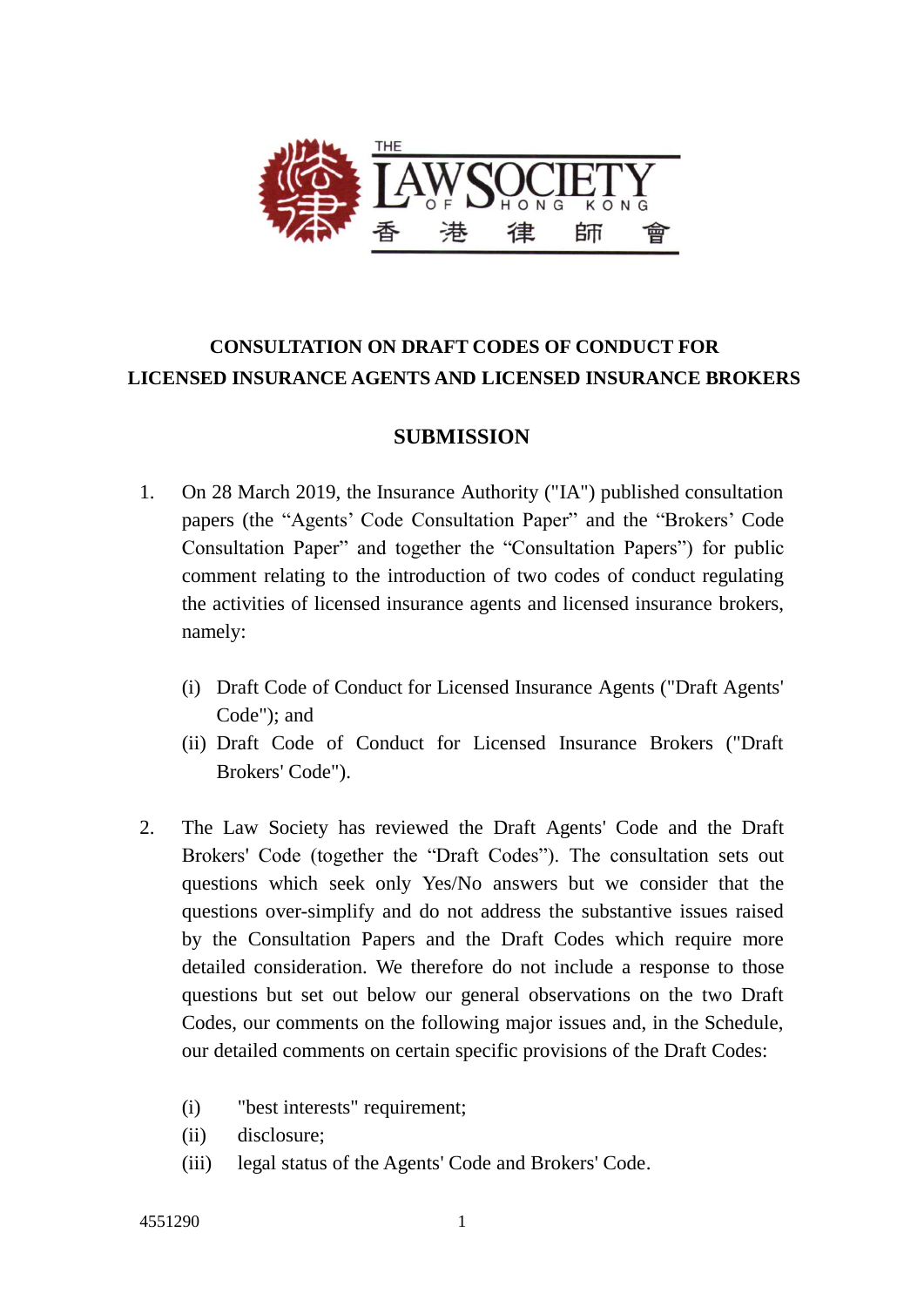3. Save where expressly identified, all comments apply to the equivalent provisions in both the Draft Codes. It is noted that the relevant provisions of the Insurance Ordinance (Cap.41) ("Ordinance") are not yet in operation at the time of this Submission and this Submission is made on the assumption that all relevant provisions of the Ordinance will be brought into operation on or before the promulgation of the Draft Codes as codes of conduct regulating the activities of licensed insurance agents and licensed insurance brokers.

## **General Observations**

- 4. Licensed insurance agents (as representatives of insurers) and licensed insurance brokers (as representatives of policy holders or potential policy holders) have different roles in the insurance industry. We appreciate that two separate codes of conduct are drafted and proposed to be issued in order to ensure that these different roles are kept separate and distinct, even though the legislation in some instances imposes burdens on insurance intermediaries without distinguishing between insurance agents and insurance brokers.
- 5. We note that the IA, on 29 April 2019, released the Consultation Conclusions on Draft Insurance (Maximum Number of Authorized Insurers) Rules and decided to maintain the cap at 4, meaning that a licensed individual insurance agent or insurance agency may represent up to 4 authorized insurers, of which no more than 2 can be insurers authorized to carry on long term business.
- 6. We also note that the IA, on 29 April 2019, released the Consultation Conclusions on Draft Insurance (Financial and Other Requirements for Licensed Insurance Broker Companies) Rules.

#### **Comments on Major Issues**

#### **"Best interests" requirement**

7. Section 90(a) of the Ordinance states *"When carrying on a regulatory activity, a licensed intermediary must act honestly, fairly, in the best*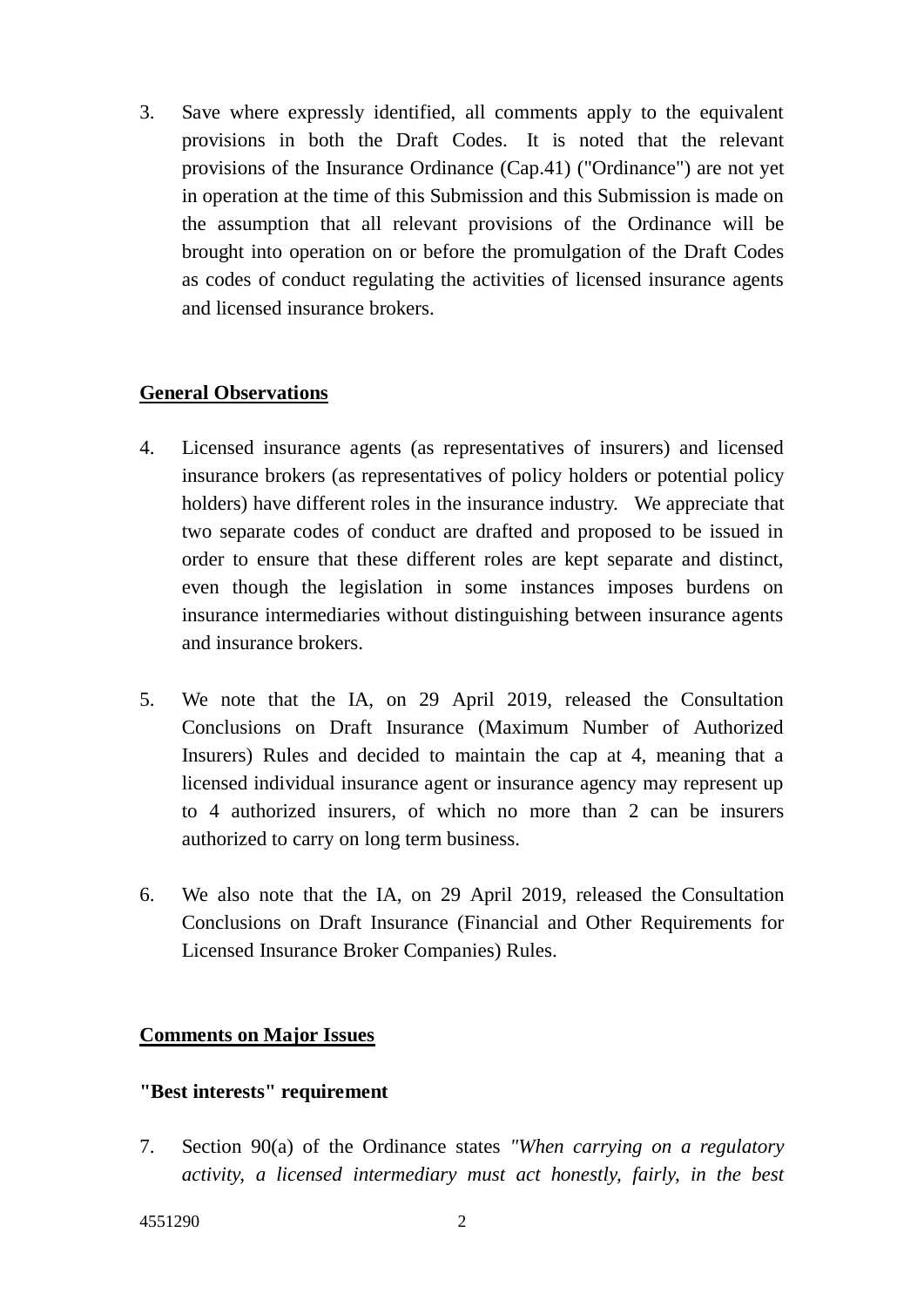*interests of the policy holder concerned or the potential policy holder concerned, and with integrity."*

- 8. It is stated that the Draft Agents' Code and the Draft Brokers' Code aim, amongst others, to inform, supplement and (in certain instances) explain how the Statutory Conduct Requirements in section 90 of the Ordinance will apply to licensed insurance agents and licensed insurance brokers and, in particular, provide guidance on the types of conduct which licensed insurance agents and licensed insurance brokers should adopt to ensure the way they conduct regulated activities is aligned with section 90 (and section 91 for licensed insurance agencies and section 92 for licensed insurance broker companies).
- 9. The Draft Agents' Code provides that a licensed insurance agent should only recommend insurance products which *best* meet the client's interests, from the range of insurance products offered by the licensed insurance agents' principal insurer(s) (being those products that a reasonable licensed insurance agent would consider suitable for the client based on the client's objectives, circumstances, needs and priorities).
- 10. In comparison, the Draft Brokers' Code provides that a licensed insurance broker should recommend insurance products which *best* meet its client's interests; and should source a sufficient range of relevant insurance products from a sufficient range of insurers (whether the range of relevant insurance products or insurers is sufficient should be decided by reference to the reasonable standards of a prudent professional licensed insurance broker carrying on regulated activities) to ensure its client's objectives, circumstances, needs and priorities can be suitably met. A licensed insurance broker should not prejudice its client's selection of insurers by being unreasonably dependent on any particular insurer.
- 11. A licensed insurance agent or a licensed insurance broker may be able to satisfy the "best interests" requirement as explained by the Draft Codes; however, as the Draft Codes do not override the express words of section 90(a) of the Ordinance and as "best interests" is not defined in the Ordinance, there could be situations where the licensed insurance agent or the licensed insurance broker is not in breach of the relevant Code, but is in breach of the law.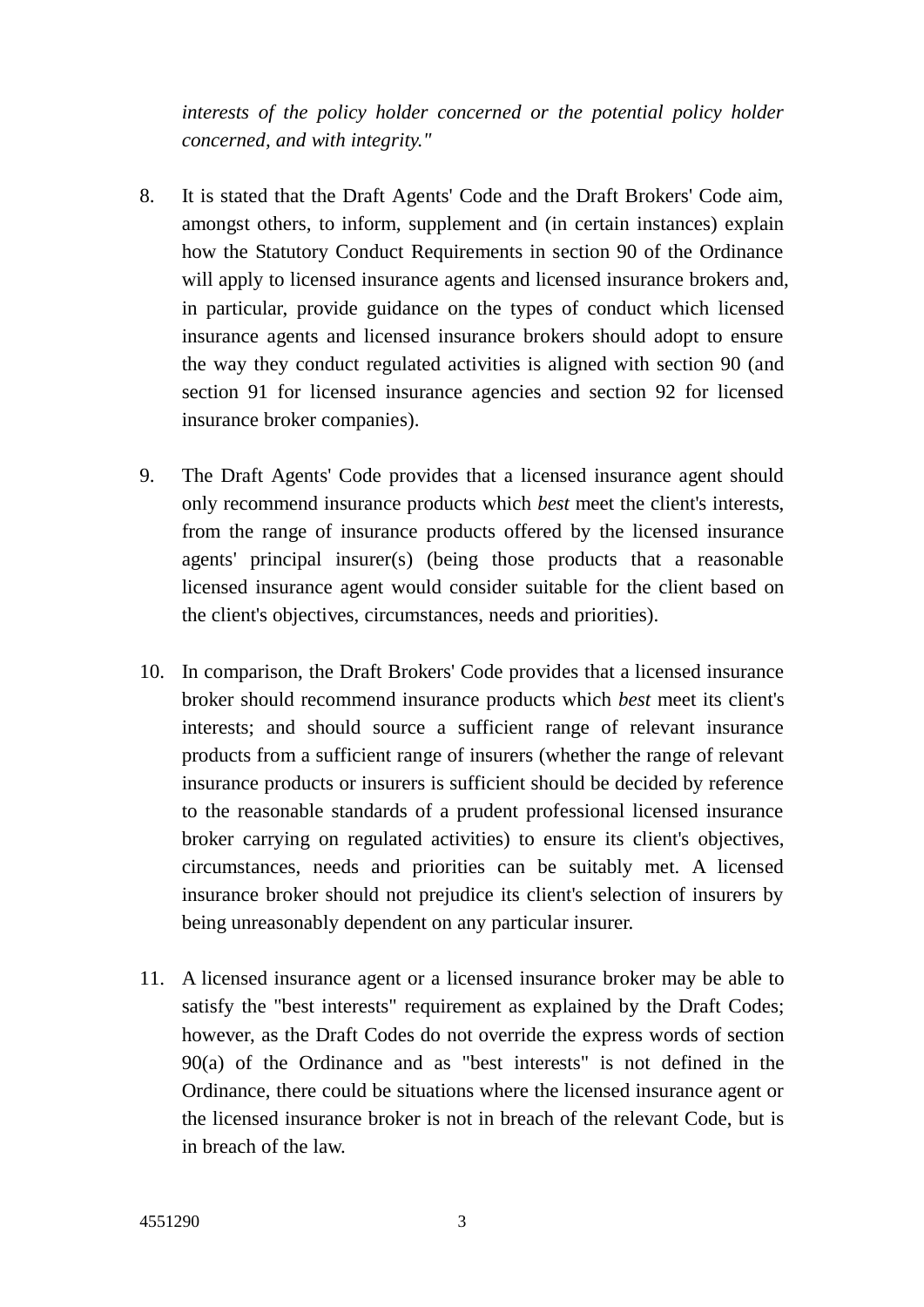12. It is also noted that section 90(a) of the Ordinance does not distinguish the obligations of a licensed insurance agent from those of a licensed insurance broker, yet the IA is seeking to impose different standards on licensed insurance agents and licensed insurance brokers. This appears to be inconsistent with the provisions of section  $90(a)$ , even if those different standards may reflect the functional differences between a licensed insurance agent and a licensed insurance broker. Whilst, the fact that the Bills Committee Report<sup>1</sup> notes that the Administration expects the IA to take into account the different roles of insurance agents and insurance brokers, section 90(a) does not permit the IA to apply different standards and requirements through the Codes, which are not subsidiary legislation, though to the extent that it is an ambiguous statutory provision, the Codes may assist the interpretation of that provision.

# **Disclosure**

<u>.</u>

- 13. Section 90(e) of the Ordinance states *"When carrying on a regulatory activity, a licensed intermediary must make the disclosure of information to the policy holder or the potential policy holder that is necessary for the policy holder or the potential policy holder to be sufficiently informed for the purpose of making any material decision."*
- 14. In the judgment of *Hobbins v Royal Skandia Life Assurance Ltd* HCCL 15/2010, the Court observed that as the minimum good practice for insurance brokers, they should disclose the fact that they would be receiving commission from the insurers; it was also necessary for that commission not to exceed the amount normally paid in the insurance market. It should be noted that where the commission would exceed that amount, the insurance broker should make full disclosure of the commission arrangement (including the quantum) to its client and obtain the client's express written consent before soliciting or accepting the commission.
- 15. It seems unlikely that the new statutory provision would seek to impose a lesser burden on a licensed insurance broker than the Common Law and it is our view that serious consideration should be given to providing guidance to the licensed insurance brokers on the extent of disclosure

<sup>4551290</sup> 4 <sup>1</sup> (see [https://www.legco.gov.hk/yr13-14/english/bc/bc06/reports/bc060708cb1-1055-e.pdf\)](https://www.legco.gov.hk/yr13-14/english/bc/bc06/reports/bc060708cb1-1055-e.pdf)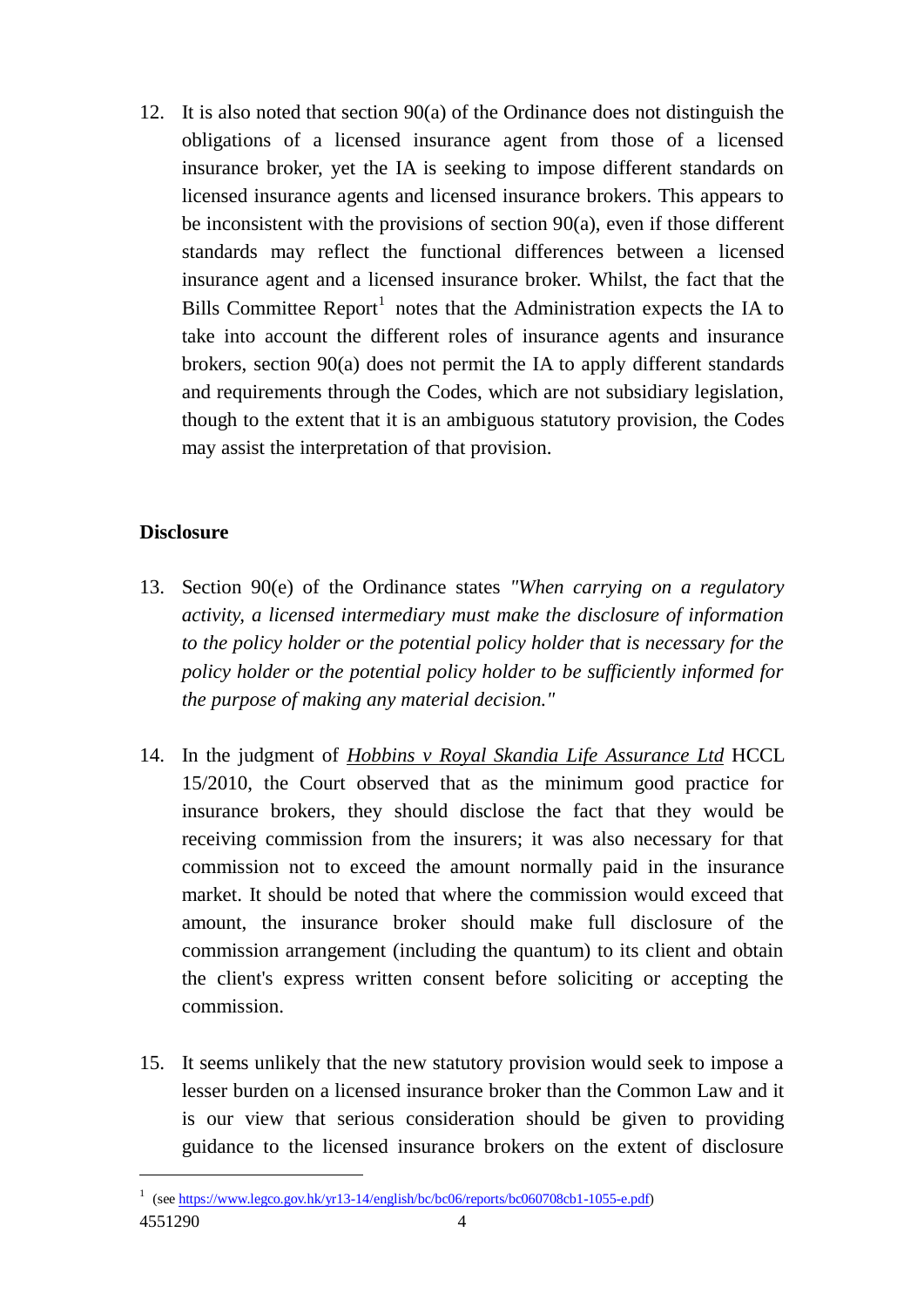required in relation to the commission to be received with regard to a particular policy when acting for a policy holder or proposed policy holder, including guidance on when the actual amount or percentage of commission should be disclosed.

16. Despite licensed insurance agents being the agents of their appointing insurers, similarly it is our view that serious consideration should be given to providing guidance to licensed insurance agents on the extent of disclosure required in relation to the commission to be received or that would be received from the various appointing insurers with regard to a particular policy when acting for more than one long term or general insurer.

#### **Legal status of the Codes**

17. The current drafting of Paragraph 4.4 of the Part A of the Draft Codes is as follows:

*"This Code does not have the force of law and should not be interpreted in a way that would override the provision of any law. However, in any proceedings under the Ordinance before a court, this Code is admissible in evidence, and if a provision in this Code appears to be relevant to a question arising in the proceedings, the court must, in determining the question, take into account any compliance or non-compliance of this Code (section 95(7) of the Ordinance)."* 

- 18. Pursuant to section 95(6) of the Ordinance, the failure (on the part of a licensed insurance intermediary to comply with the code of conduct) may be taken into account in considering, for a provision of the Ordinance, whether the intermediary is a fit and proper person to remain licensed.
- 19. Though section 95(5) of the Ordinance states that a failure on the part of a licensed insurance intermediary to comply with a code of conduct does not by itself render the intermediary liable to any judicial or other proceedings, clearly if there are any other grounds for proceedings, the failure to comply with the code may be used in support of those grounds for proceedings and therefore the terms of the code must be written clearly and without ambiguity to ensure that a licensed insurance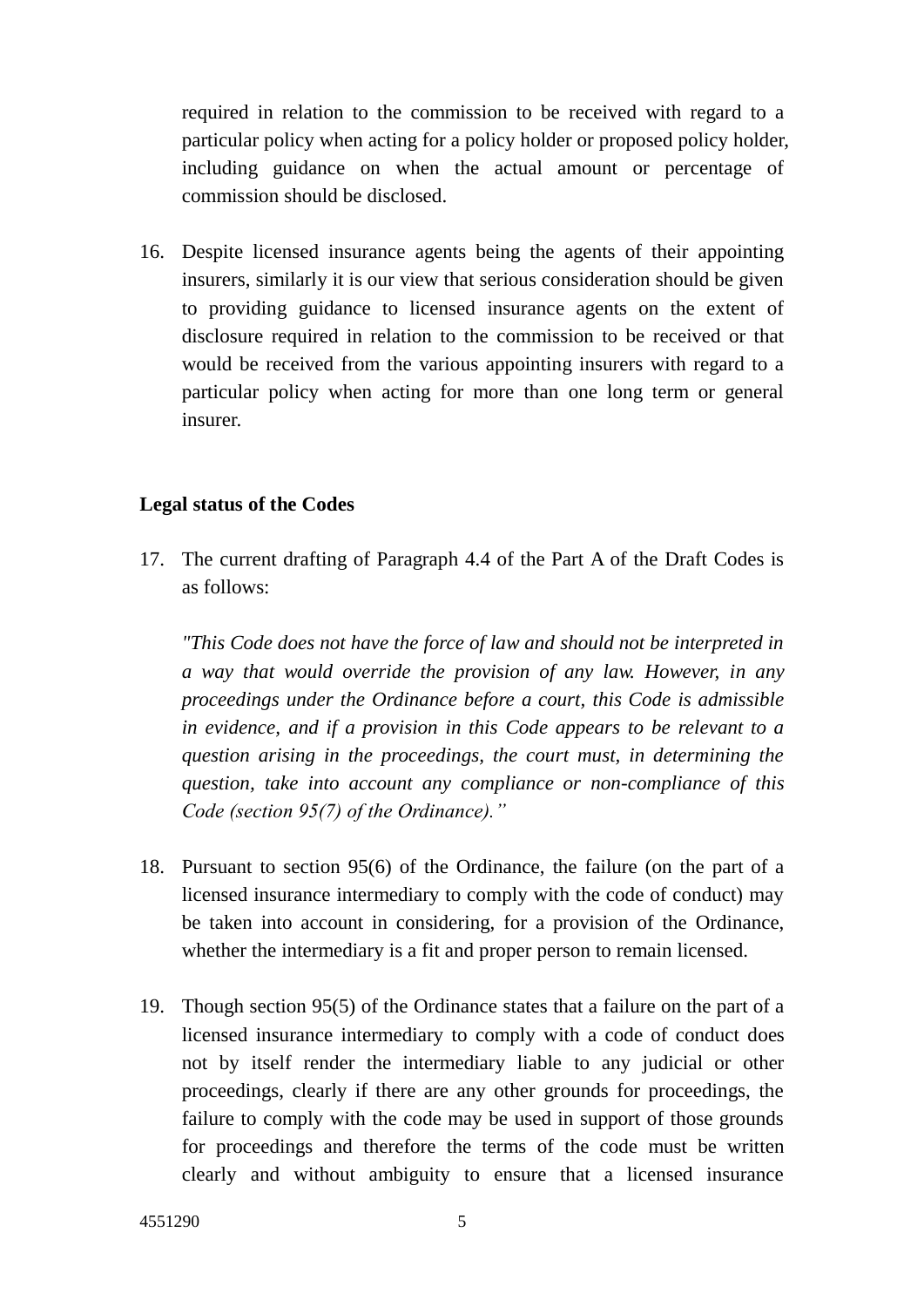intermediary does not inadvertently fail to comply with the code with the consequent risk that that failure may be used in support of proceedings brought on another ground.

- 20. Section 95(7) of the Ordinance sets out that provision(s) in the code of conduct are admissible in evidence; and the court must, in determining a question arising in any proceedings in which any such provision appears to the court to be relevant, and take into account any compliance or non-compliance of the provision.
- 21. Section 95(9) of the Ordinance provides that a code of conduct published under this section **is not subsidiary legislation**. (Our emphasis)
- 22. It is arguable that notwithstanding the text of the proposed Paragraph 4.4 of Part A of the Draft Codes, by reference to the above-quoted sub-sections of the Ordinance, the Codes of Conduct do (or may) have legal effect.
- 23. To remove any doubt, we suggest that in the Draft Codes, which are formulated under section 95 of the Ordinance, the wording in section 95(9) be followed, i.e. *"The Code of Conduct is not subsidiary legislation."*
- 24. Further, and in line with section 95(4) of the Ordinance, it should also be added that –

*"The IA may from time to time amend the whole or any part of any code of conduct published."*

25. It should further be noted that, though it is stated that the Draft Codes set out a series of general principles of conduct which licensed insurance intermediaries should adopt when carrying on regulated activities, the provisions of section 95 of the Ordinance referred to above make it clear that a failure by a licensed insurance intermediary to comply with a code may have significant and serious consequences for the licensed insurance intermediary. It is also noted that there are frequent references in the Draft Codes to "other applicable rules, regulations, codes, guidelines, circulars and other regulatory instruments administered or issued by the IA", which is itself an uncertain list of obligations but which thereby results in breach of any of those rules, regulations, codes, circulars and regulatory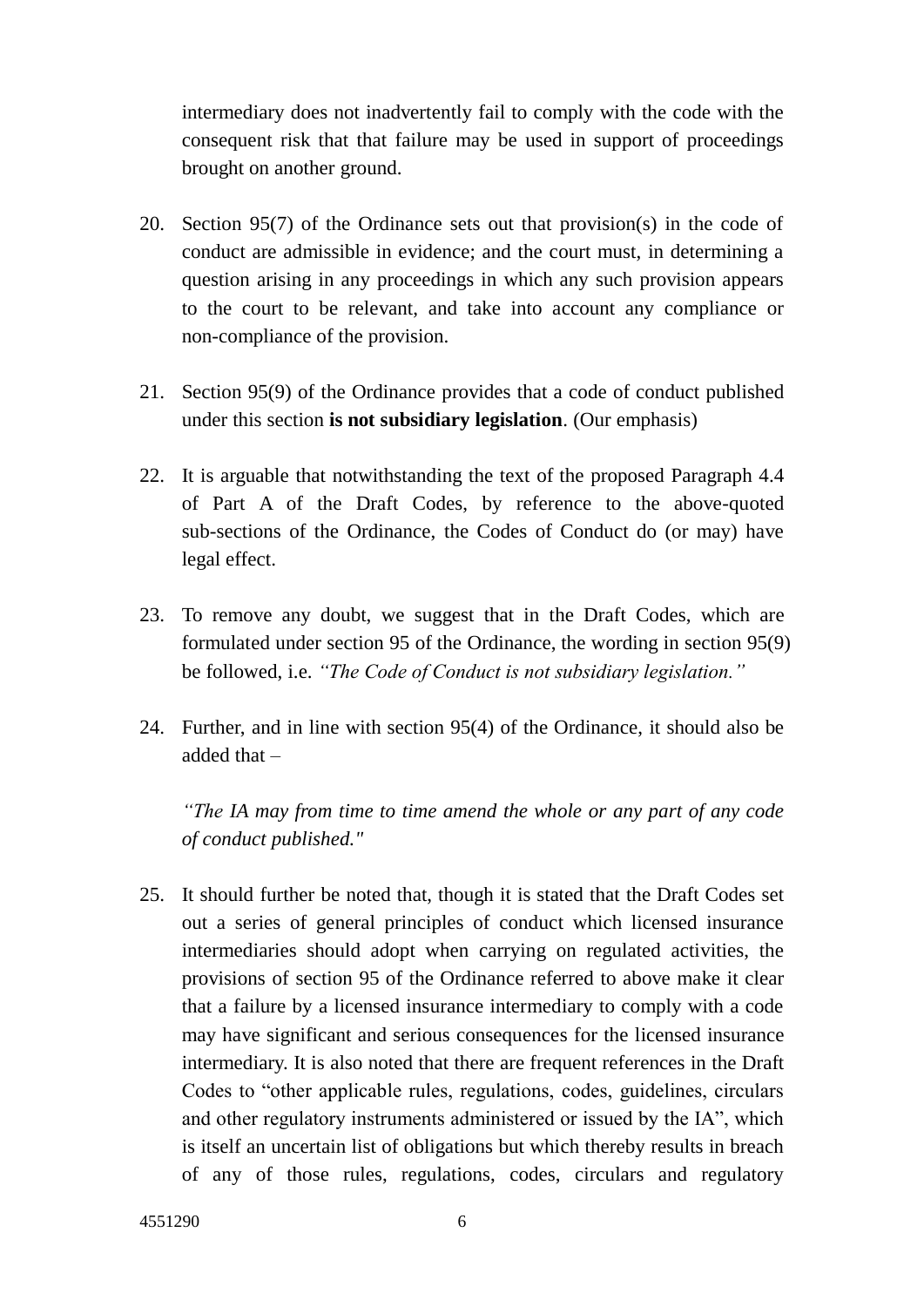instruments having the same effect as a breach of the relevant code. It is important that the requirements of and obligations under the Draft Codes are clear and unambiguous and can be followed precisely and with certainty and that a "principle-based approach" to drafting the general principles of conduct, breach of which may have the stated consequences, is inappropriate.

# **Concluding Remarks**

26. It is acknowledged that in drafting the Draft Codes the IA is seeking to maintain flexibility and to balance the legitimate interests and expectations of the insuring public in the standards of conduct to be expected from licensed insurance intermediaries with the practical and commercial requirements of licensed insurance intermediaries and insurers. However, it should not do so at the expense of legal certainty and the principles of natural justice and it is important that both licensed insurance intermediaries and the insuring public should be clear as to the standards of conduct that can be expected from, and must be provided by, licensed insurance intermediaries. Further refinement of the Draft Codes is therefore required.

> **The Law Society of Hong Kong 18 June 2019**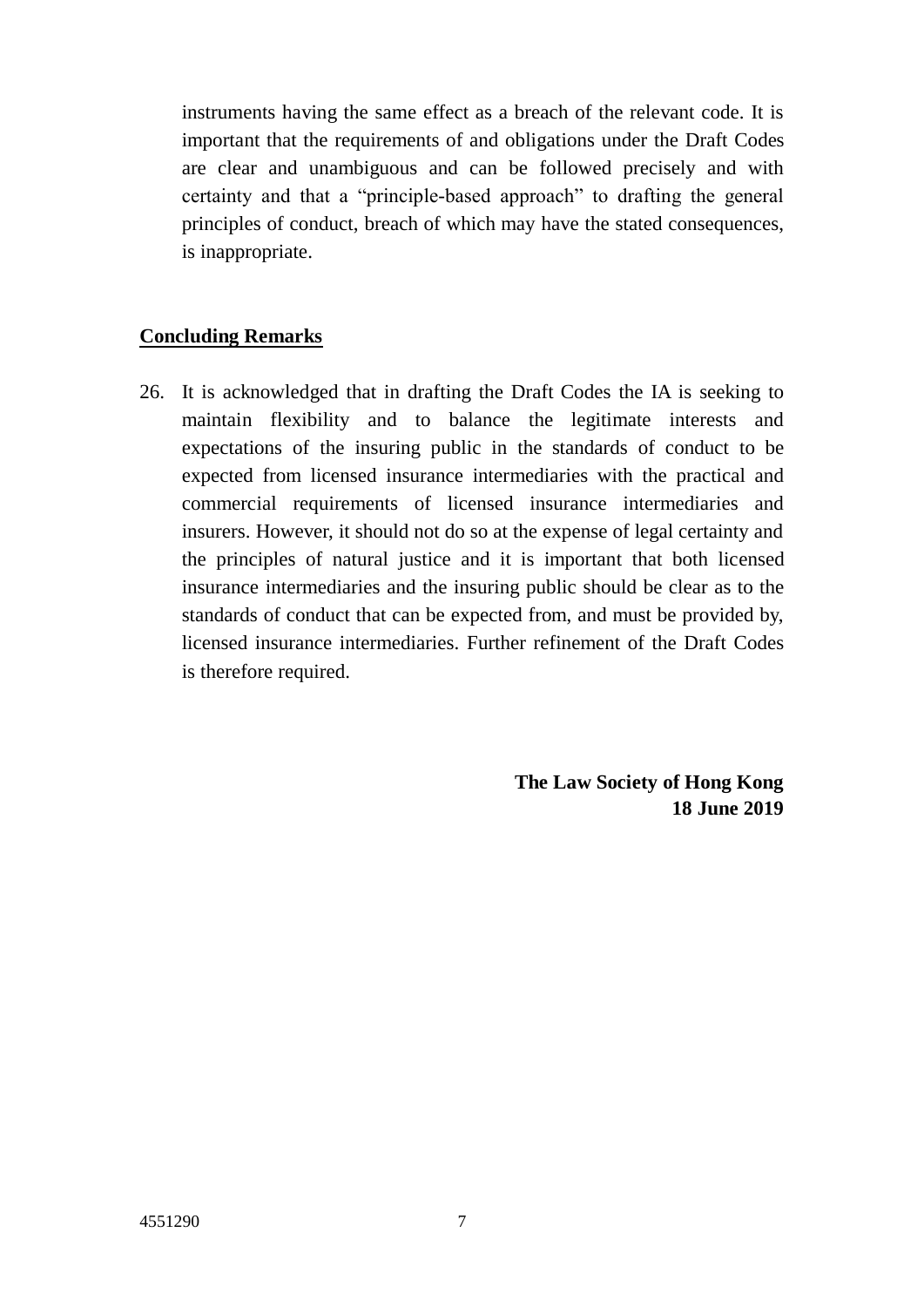## **SCHEDULE**

- (1) A number of the following observations and comments apply in multiple provisions within the Consultation Papers and Draft Codes and are not repeated in every instance. Nevertheless, the relevant observation or comment will apply in such instances.
- (2) Chapter 1, Paragraph 10 of the Consultation Papers: The IA may already directly authorize insurance brokers as an alternative to their authorization by bodies of insurance brokers (see section 69(1) of the Ordinance), while the self-regulatory organization for licensed insurance agents is the Hong Kong Federation of Insurers ("HKFI", which delegates that function to the HKFI's Insurance Agents Registration Board). The coming into operation of the Draft Brokers' Code will therefore mark the beginning of the exclusive powers of direct regulation by the IA of insurance brokers (see Paragraph 18 of the Brokers' Code Consultation Paper).
- (3) Chapter 1, Paragraph 15 of the Brokers' Code Consultation Paper/Paragraph 17 of the Agents' Code Consultation Paper: It is noted that the General Principles, Practices and Standards which will apply to licensed insurance intermediaries will serve as **minimum** levels of professional conduct. However, it is therefore evident that licensed insurance intermediaries will be expected to comply with higher levels of professional conduct in certain instances, details of which are not specified and breach of which may have adverse consequences for the insurance intermediary.
- (4) Chapter 1, Paragraph 20 of the Brokers' Code Consultation Paper/Paragraph 22 of the Agents' Code Consultation Paper: It is noted that the IA recognizes that licensed insurance intermediaries differ in scale and complexity of business, that they utilize different channels to communicate and interface with policy holders and potential policy holders and that there may be different ways in which the General Principles and related Standards and Practices in the Draft Codes may be met. However, this cannot justify treating different insurance intermediaries differently for the same breach of the same provision, which would be contrary to natural justice and will result in there not being a "level playing field" and may result in unfair and arbitrary treatment of different insurance intermediaries.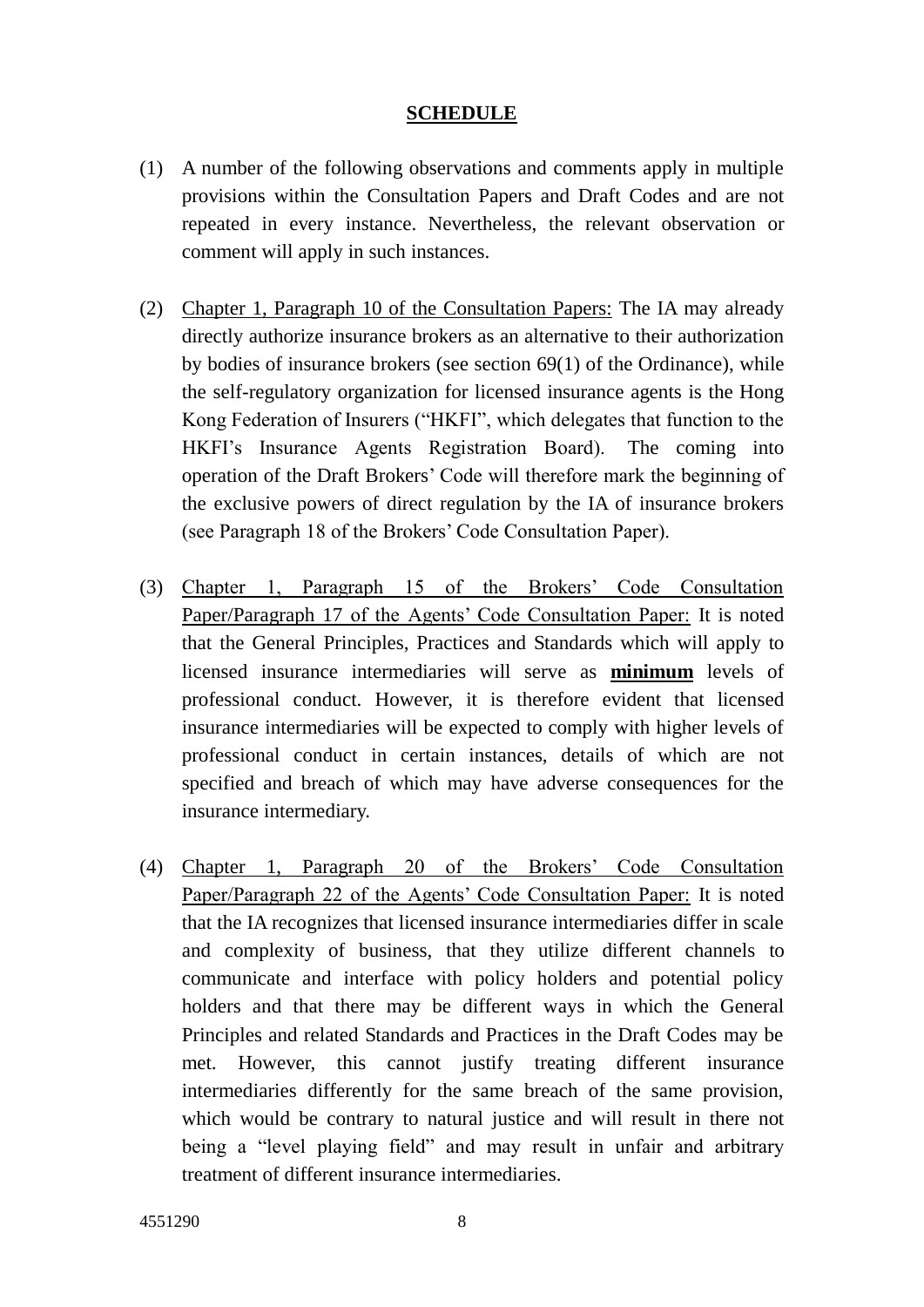- (5) Chapter 2, Paragraph 24 of the Brokers' Code Consultation Paper: It is useful to observe that a contract of insurance is a contract of utmost good faith between the insurer and the policy holder and that these parties must act in utmost good faith towards each other. The role of the insurance intermediary is to assist with their principal complying with the obligation of utmost good faith although it does not create an independent obligation on insurance intermediaries themselves except insofar as they represent their principals; any breach of utmost good faith by an insurance intermediary may result in loss or damage to its principal but not directly to the insurance intermediary itself. A licensed insurance intermediary should ensure that its principal understands the obligation of the principal to act with utmost good faith.
- (6) Chapter 2, Paragraphs 30 and 35 of the Brokers' Code Consultation Paper/Paragraph 33 of the Agents' Code Consultation Paper: The reference to "sufficient controls" and "adequate controls", should be clarified and could be defined by reference to a documented risk assessment carried out by the insurer (for insurance agents) and by insurance brokers in a manner similar to Guideline 3 from the IA on Anti-Money Laundering and Counter-Terrorist Financing, chapter 2. It should also be noted that it may only be evident that the controls are insufficient or inadequate when they fail.
- (7) Chapter 2, Paragraph 31 of the Brokers' Code Consultation Paper: It is unclear what are "obvious issues". It is suggested that the word "obvious" be deleted and the sentence be read as "*The Brokers' Code also sets certain basic minimum requirements on certain issues which are important to the relationship between a licensed insurance broker company and its client*."
- (8) Draft Codes, Copyright Notice: As the codes are public regulatory instruments which are admissible in court, and which should be distributed widely among insurance intermediaries as a matter of practice, consider whether it is appropriate to prohibit the copying etc of any provisions of the codes without IA permission. (We note that similar copyright notices appear in some but not all codes issued by the Securities and Futures Commission, but not in those issued by the Hong Kong Monetary Authority.)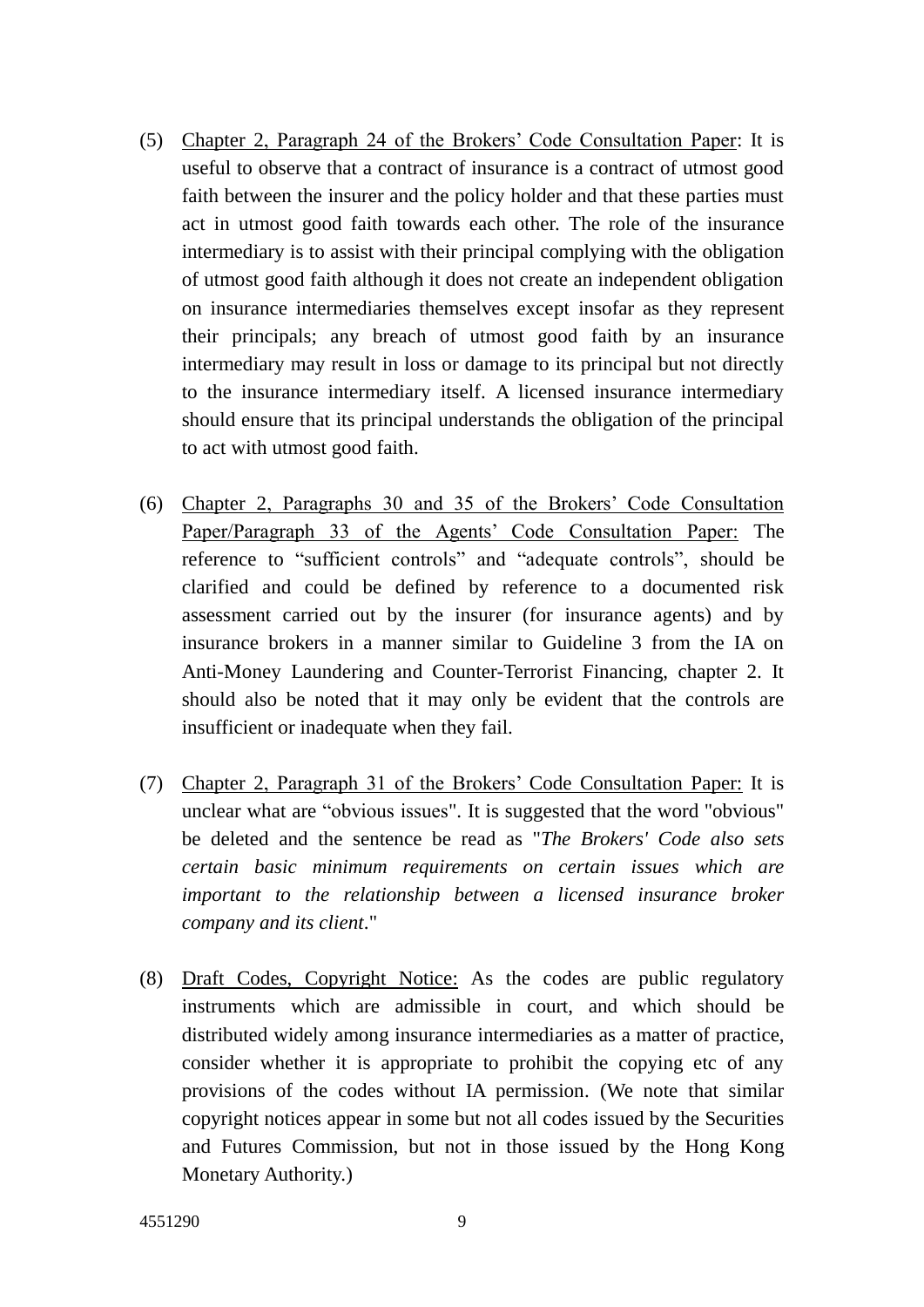- (9) Draft Codes, Preface: As there are only two types of licensed insurance intermediary in Hong Kong, the use of the word "broadly" is unclear. The Codes also set out fundamental principles of professional conduct which buyers and sellers of insurance are entitled to expect in their dealings with licensed insurance intermediaries. It is generally unsatisfactory that a licensed insurance intermediary is required to comply with multiple laws, rules, regulations, codes, guidelines, circulars and regulatory instruments addressing similar or overlapping obligations and it would be preferable if all regulatory obligations addressing a particular issue could be set out in one code or guideline. It should also be noted that breach of any of the specified laws, rules, regulations, codes, guidelines, circulars and regulatory instruments will constitute a breach of this Code with the noted potential consequences, even if the underlying obligation did not have such consequences.
- (10) Draft Codes, Licensed insurance brokers and their relationship with insurers and clients/Licensed insurance agents and the principal-agent relationship: The descriptions of the activities of licensed insurance intermediaries may appear somewhat prescriptive; reference to "regulated activities" may be a safer and broader description and there may be other models for the appointment of insurance intermediaries or functions that an insurance intermediary may perform for its principal. A licensed insurance broker should (not "can") approach insurers across the market to source the most suitable insurance products for clients. Licensed insurance broker companies owe contractual as well as fiduciary duties to clients when acting as agents of the clients.
- (11) Draft Codes, Part A, Paragraph 1.2: It would be preferable if the applicable provisions could be collated in one code or identified specifically.
- (12) Draft Codes, Part A, Paragraphs 1.4 and 1.6, and Part B: It would be helpful to provide an exhaustive list of General Principles, related Standards and Practices or the relevant controls and procedures, to assist a licensed insurance intermediary to comply with all relevant standards and obligations of which it may not be aware.
- (13) Draft Agents' Code, Part B: It is confusing to refer to policy holders and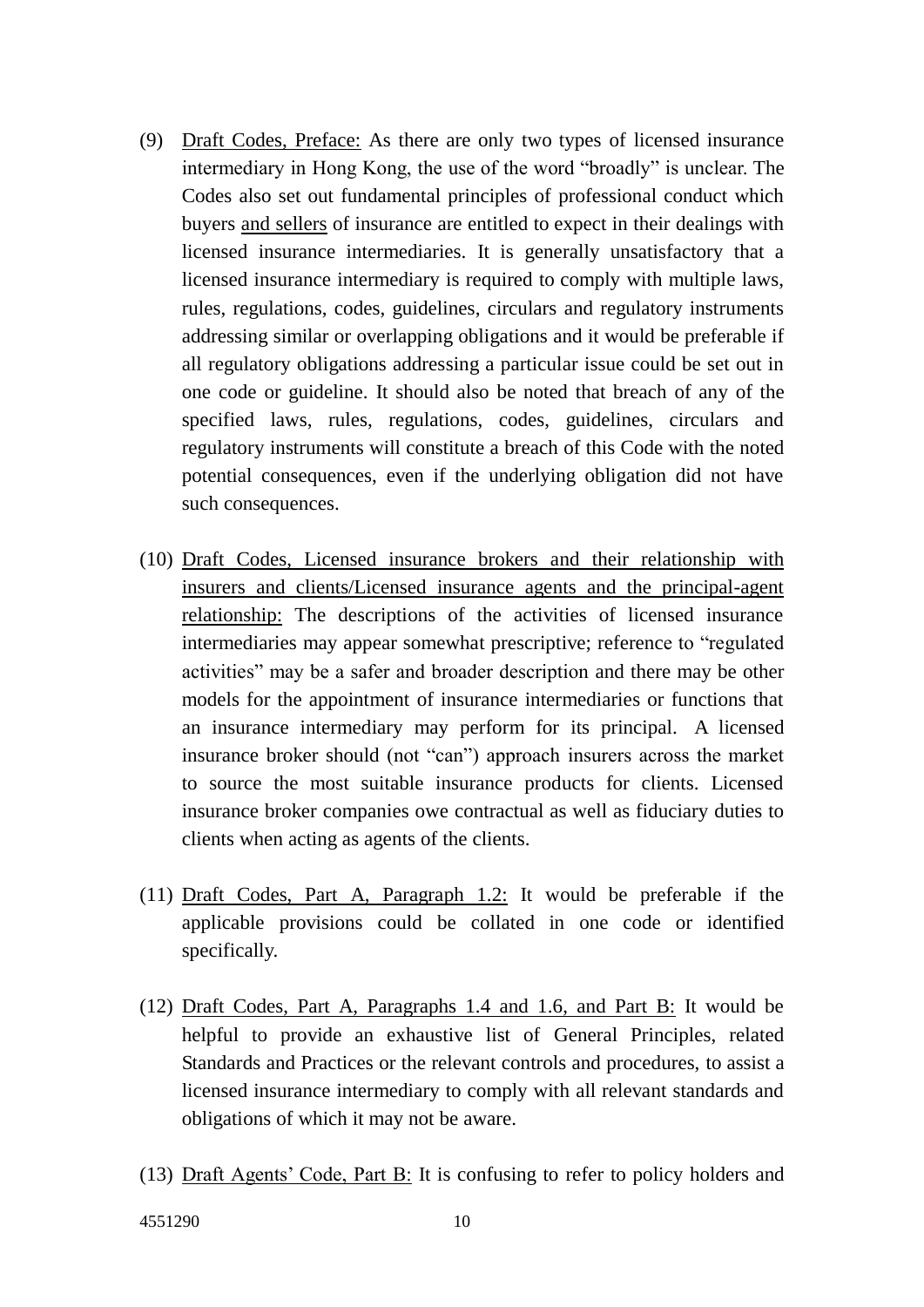potential policy holders as "clients" in relation to a licensed insurance agent; such persons are not the client of the insurance agent, even if the insurance agent is required to act in their best interests.

- (14) Draft Agents' Code, Part C, General Principles: Please refer to paragraph 12 of the main submission. A licensed insurance agent is required to act in the best interests of the policy holder concerned, which is more onerous than ensuring the policy holder's interests are protected as stated in General Principle 2.
- (15) Draft Codes, Part C, GP1: The obligation on a licensed insurance broker to act in utmost good faith should be removed. The obligations of an insurance intermediary with regard to its principal are governed by the terms its appointment and its Common Law fiduciary duties.
- (16) Draft Codes, Part C, GP5: Both licensed insurance agents and licensed insurance brokers should provide their principals (in the case of agents) and insurers (in the case of brokers) with accurate and adequate information to enable the principal/insurer to make informed decisions. In this regard, brokers should provide both their principals and the insurers with accurate and adequate information.
- (17) Draft Agents' Code, Part C, GP8: Licensed insurance agents will hold money paid by policy holders and potential policy holders for their principals, and the principals will be responsible for safeguarding that money insofar as that money belongs to policy holders and potential policy holders.
- (18) Draft Agents' Code, Part C, General Principle 1, Paragraph 1.1(a): Please refer to paragraph 12 of the main submission. It is noted that the obligation on a licensed insurance agent to act in the best interests of the policy holder or potential policy holder is omitted, despite this being an express statutory obligation which is stated in the case of licensed insurance brokers in the Draft Brokers' Code.
- (19) Draft Brokers' Code, Part C, Paragraph 1.1(b)(c) and (d): It should be noted that the information provided by a licensed insurance broker to its client may be provided to the broker by the insurer or reinsurer and it may not be possible or practical for the broker to ensure that that information is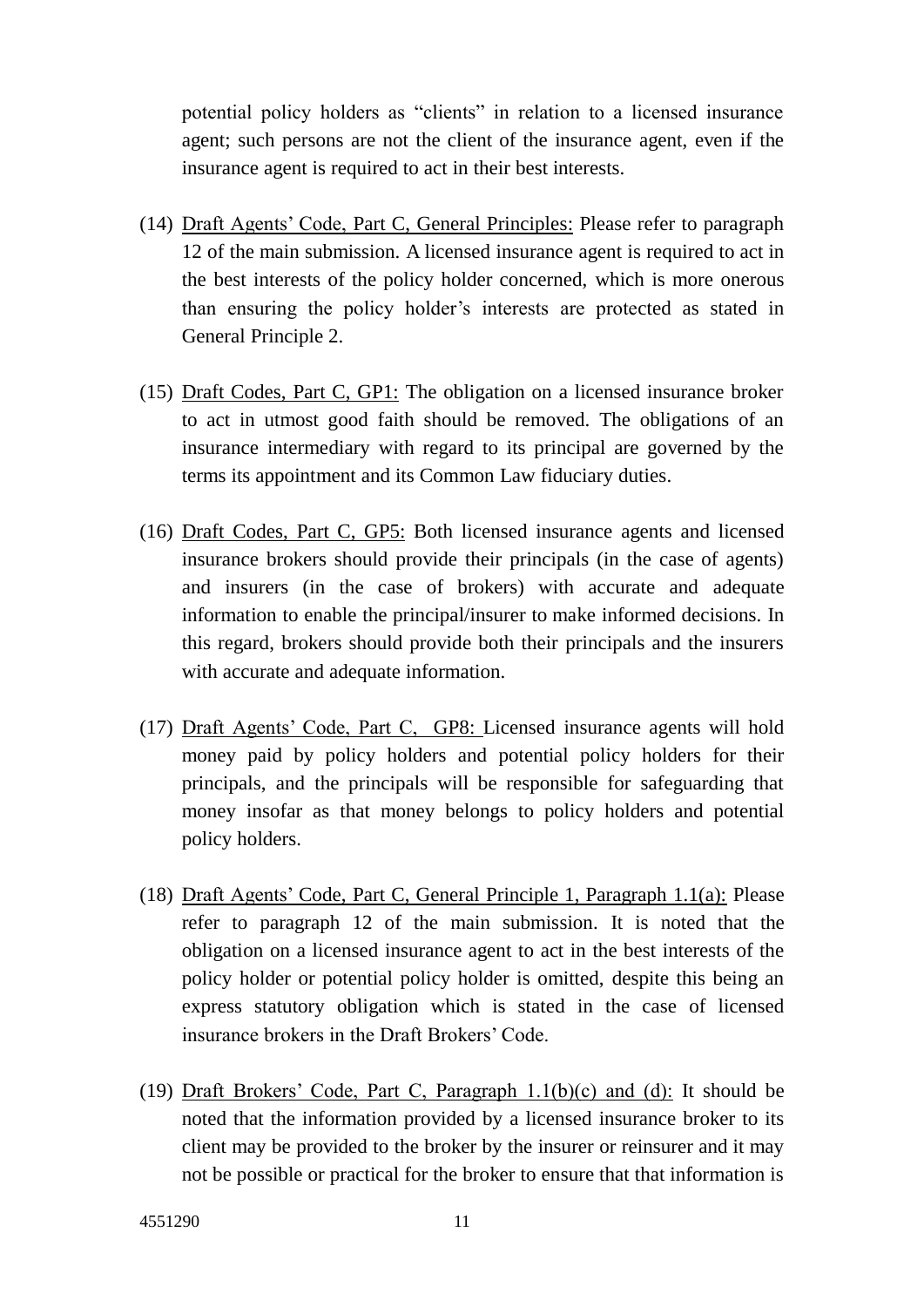accurate and not misleading. It may be appropriate to qualify the relevant obligations by stating that inaccurate or incomplete information shall not be knowingly provided to a client and a licensed insurance broker shall not intentionally or recklessly mislead a client.

- (20) Draft Agents' Code, Part C, Paragraph 1.1(d)/Draft Brokers' Code, Part C, Paragraph 1.1(e): The phrase "closely affiliated" should be described more clearly.
- (21) Draft Codes, Part C, Paragraph 1.2: The exemption to offering an advantage to a director, partner or employee of a client should conform to the requirements of the Prevention of Bribery Ordinance. A licensed insurance agent arranges the sale of insurance products and does not seek to offer or arrange the "purchase" of an insurance product.
- (22) Draft Codes, Part C, Paragraph 1.3(b): The requirement to co-operate with the IA should be subject to relevant safeguards relating to the privilege against self-incrimination.
- (23) Draft Codes, Part C, Paragraph 1.3(c): There is an assumption that the licensed insurance broker, appointing insurer and appointing agency will specify requirements in relation to the carrying on of regulated activities by the relevant licensed technical representative or licensed insurance agent.
- (24) Draft Codes, Part C, Paragraph 1.3(d): it may not be possible or practical for the licensed insurance agent or licensed insurance broker to notify the relevant appointing insurer, appointing agency, the IA or the appointing licensed insurance broker company in all the circumstances specified.
- (25) Draft Codes, Part C, Paragraph 1.4: Clarification on what would constitute undue influence or pressurizing a client into making a material decision would be appropriate.
- (26) Draft Agents' Code, Part C, Paragraph 1.5: A licensed insurance agent will receive, rather than submit, an application, claim or other form from a licensed insurance broker on behalf of its client or policy holder or potential policy holder and ordinarily receipt of such form by the insurance agent will constitute receipt of such form by the relevant insurer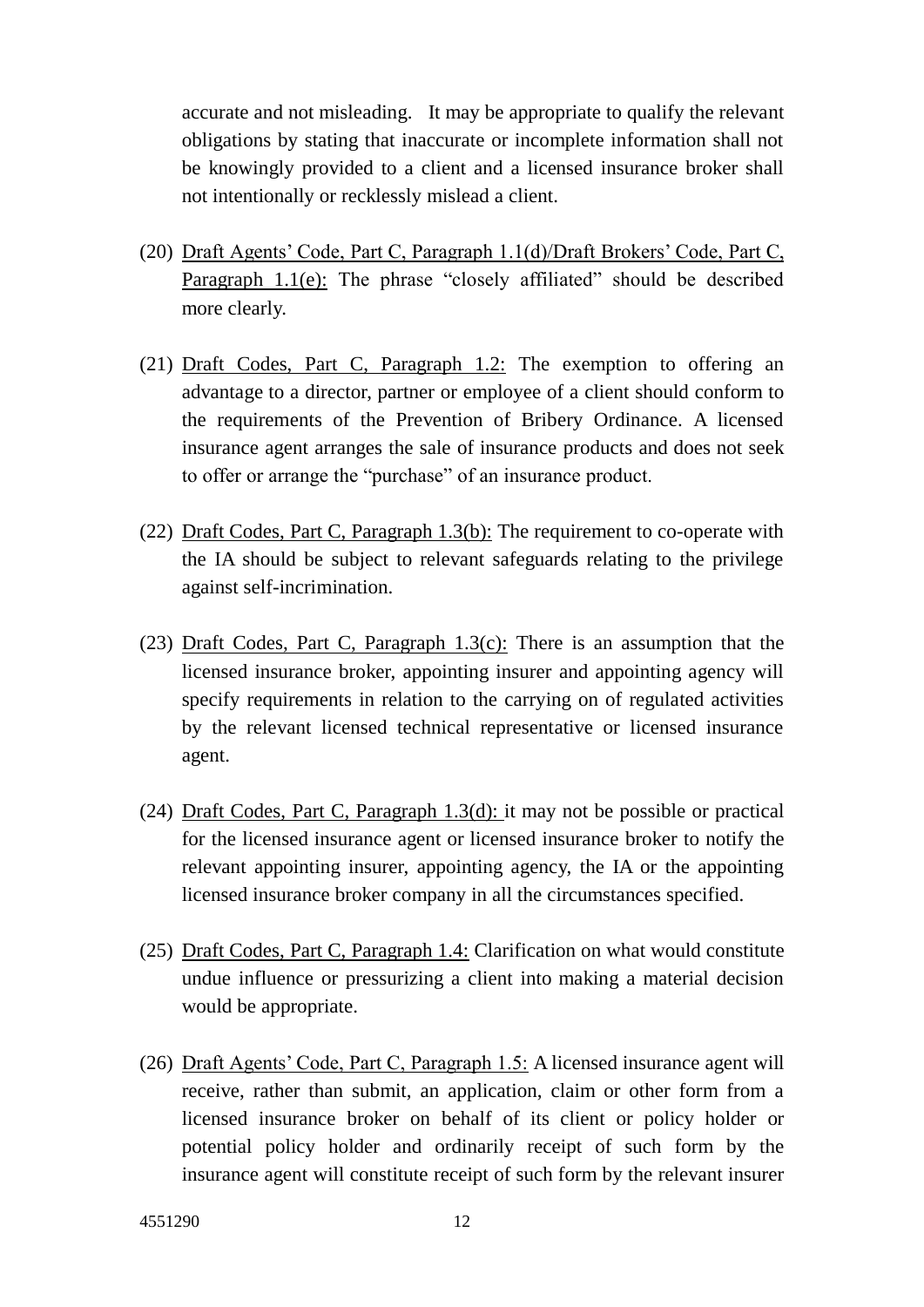concerned. The licensed insurance agent will then forward that form on to its principal, the insurer concerned, in accordance with the insurer's requirements. A licensed insurance agent should not be responsible for confirming the accuracy of the information received by the agent provided by a licensed insurance broker on behalf of its client or from a policy holder or potential policy holder.

- (27) Draft Codes, Part C, General Principle 2 and Paragraph 2.1: Please refer to paragraph 12 of the main submission. It is unclear why the statutory obligations of acting fairly and in the best interests of the policy holder or potential policy holder concerned have been varied: a licensed insurance broker should always act fairly and in the best interests of its clients, while a licensed insurance agent should always act fairly and in the best interests of the policy holder or potential policy holder concerned. Insofar as the proposed General Principle specifies a different or lesser obligation, it will be contrary to section 90(a) of the Ordinance.
- (28) Draft Brokers' Code, Part C, Paragraph 2.2: In sub-paragraph (a), the specified obligation should refer to the client's best interests. It is noted in sub-paragraph (b) that an insurance broker is only required to source a sufficient range of relevant insurance products from a sufficient range of different insurers, with "sufficient" being defined by reference to the reasonable standards of a prudent professional licensed insurance broker carrying on regulated activities. Such reasonable standards should be clarified as otherwise the standards of the relevant licensed insurance broker itself may determine what is reasonable. In sub-paragraph (c), a client's selection of insurers may be unduly restricted if the relevant licensed insurance broker only sources such "sufficient range" of insurance products from such "sufficient range" of different insurers. Further clarification is required as to what would constitute a licensed insurance broker being "unreasonably dependent" on a particular insurer.
- (29) Draft Agents' Code, Part C, Paragraph 2.2(a)(ii)/Draft Brokers' Code, Paragraph  $2.3(a)(ii)$ : Relevant information should be explicitly inaccurate or insufficient to require the licensed insurance intermediary to make further enquiries.
- (30) Draft Agents' Code, Part C, Paragraph 2.2(b) and Note 5: The client will not be the licensed insurance agent's client. A licensed insurance agent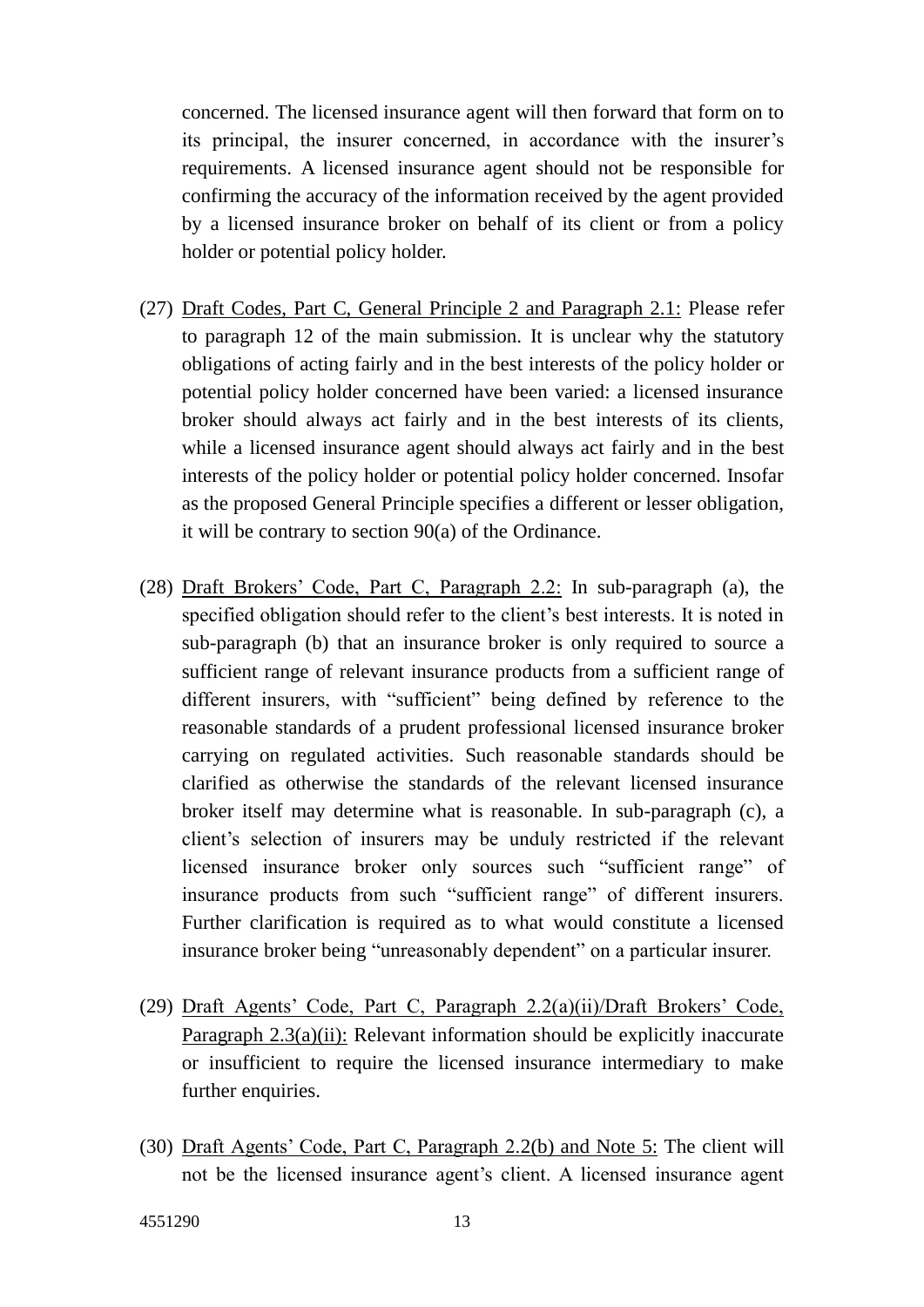should notify a policy holder or potential policy holder that the agent may only be familiar with and will only refer to the products of its appointing principal insurer when giving regulated advice, and that it may be restricted from referring to the products of any other insurer (including another principal) when giving regulated advice, subject always to the agent acting in accordance with the obligations of section 90(a) of the Ordinance.

- (31) Draft Agents' Code, Part C, Paragraph 2.2(c)/Draft Brokers' Code, Paragraph 2.3(c): Please refer to paragraph 12 of the main submission. The overriding obligations are those set out in section 90(a) of the Ordinance and if the advice that a reasonable licensed insurance agent or a reasonable licensed insurance broker would result in the relevant licensed insurance agent or licensed insurance broker failing to satisfy those obligations, the standard specified will not be acceptable. In any event, it is unclear how the advice that a reasonable licensed insurance agent or a reasonable licensed insurance broker would give would be determined.
- (32) Draft Agents' Code, Part C, Paragraph 3.2: The use of the word "client" is confusing in the Draft Agents' Code as the client (a policy holder or potential policy holder) is not the client of a licensed insurance agent and a licensed insurance agent will not carry out a client's instructions, other than the normal requests of a potential buyer to a seller wishing to effect a sale to the potential buyer or to implement an existing contract. This paragraph should be deleted.
- (33) Draft Brokers' Code, Part C, Paragraph 3.2(b): It is suggested that the two sub-paragraphs also refer to an application as well as to an insurance policy. Though it is a matter for the client agreement or commission agreement, the repayment of commission paid for services not yet provided in the future should be considered.
- (34) Draft Codes, Part C, Paragraph 3.3: "Client information" is undefined but should be limited to confidential information belonging to and provided by the client (or, in the case of a licensed insurance agent, from the client's licensed insurance broker). No restriction should be imposed on information relating to the client which is publicly available or which is provided to the licensed insurance intermediary by other parties unconnected to the client.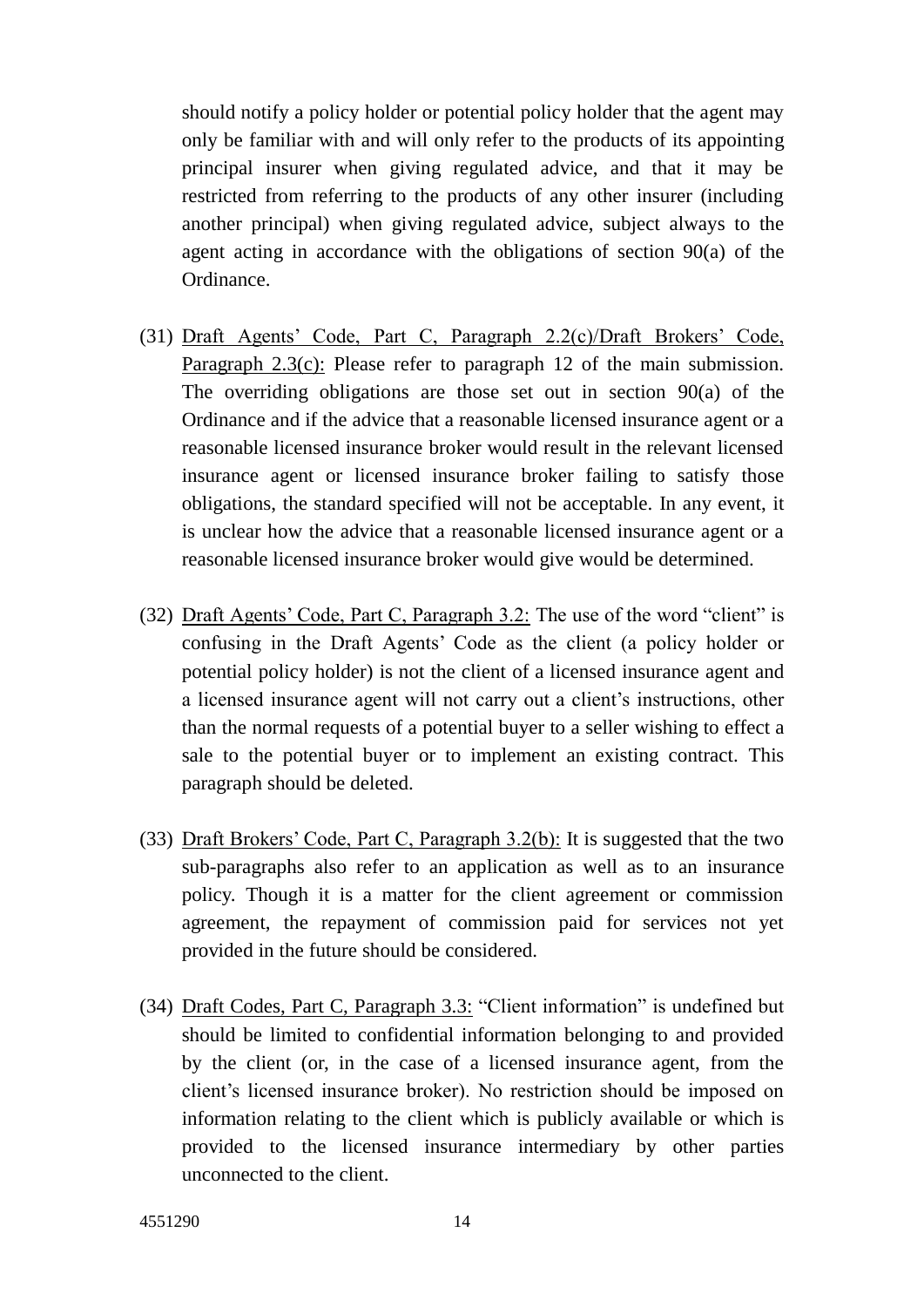- (35) Draft Agents' Code, Part C, Paragraph 3.4(i): If a client signs the relevant application form at the offices of the licensed insurance broker or elsewhere, it will not be possible for the licensed insurance agent to inform the client of his right to cancel the policy during the cooling-off period before he signs the application form. In any event, if the client has been informed of his right to cancel the insurance policy during the cooling-off period by his licensed insurance broker before signing the application form, it would seem unnecessary to impose an equivalent obligation on the licensed insurance agent.
- (36) Draft Codes, Part C, Paragraph 3.4(ii): An insurance policy should also be delivered by a licensed insurance agent to an appointed licensed insurance broker of the client within a reasonable time, while an insurance policy may be delivered to a licensed insurance broker by an insurer or by its licensed insurance agent and the insurance broker should deliver the insurance policy to the client within a reasonable time. In all cases, guidance on what would be a reasonable time should be given.
- (37) Draft Brokers' Code, Part C, Paragraph 3.5(ii): If a licensed insurance broker has been appointed by its client to assist with the administration, negotiation and settlement of claims, the insurance broker will also have to comply with the requirements of section 90(a) of the Ordinance, which are more onerous than exercising reasonable care, when providing those services.
- (38) Draft Codes, Part C, Paragraphs 4.1 and 4.2: In addition to the relevant licensed individual insurance agent and licensed technical representative having a good understanding of the key features of the relevant insurance products on which he may give regulated advice, it may be appropriate to require the responsible officers and senior management of the licensed insurance agency and licensed insurance broker to have equivalent understanding, particularly if those responsible officers and senior management are to provide the guidance referred to in Paragraph 4.2. The term "senior management" for these purposes requires clarification.
- (39) Draft Agents' Code, Part C, Paragraph 5.1: In sub-paragraph (a) it may be appropriate for the licensed insurance agent to inform the client (not "his" client) that, though the agent will act in the best interests of the client, the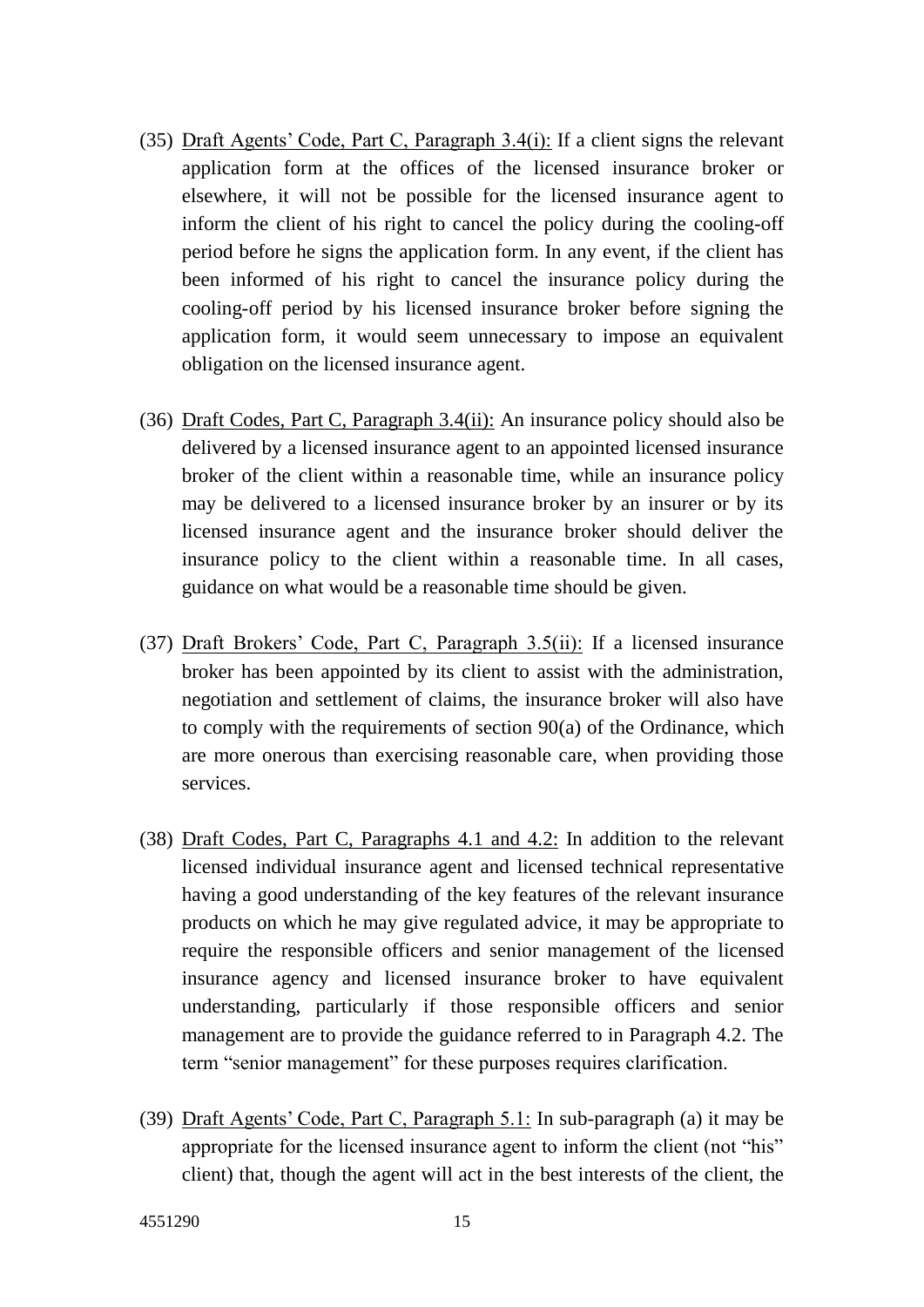agent acts for and will take instructions from the insurer (and not the client) on matters relating to the insurance policy purchased or being applied for by the client. In sub-paragraph (b) it may be appropriate for the licensed insurance agent to inform the client of the names of the other insurers that the agent represents with reasons why the agent is not recommending their products. In sub-paragraph (c) it may be appropriate to require a licensed individual insurance agent or licensed technical representative to set out his licence number and the licence number of his appointing insurer or appointing agency on his business card and to provide his business card to the client.

- (40) Draft Codes, Part C, Paragraph 5.2(b): The phrase "unfair comparisons" should be clarified (an example may be taken from the IA's letter to insurance brokers dated 2 November 1995, including comparisons on price, service, investment returns, the extent of cover and the range of policy conditions).
- (41) Draft Brokers' Code, Part C, Paragraph 5.2(c): In sub-paragraph (iii), if an unauthorized insurer does not have a credit rating, it may be difficult for the licensed insurance broker to verify the financial standing of an insurer. It may be appropriate to require the licensed insurance broker to inform the client that in the event of a claim or a dispute, the claim may have to be made overseas and the dispute resolved and/or litigated overseas.
- (42) Draft Agents' Code, Part C, Paragraph 5.3(iii)/Draft Brokers' Code, Part C, Paragraph  $5.3(a)(iii)$ : The relevant licensed insurance intermediary cannot ensure the client's understanding and can only inform the client of his responsibility for the declaration.
- (43) Draft Agents' Code, Part C, Paragraph 6.1: In sub-paragraph (a), it appears unnecessary for the licensed insurance agent to carry out a suitability assessment if the client's licensed insurance broker has already carried out such an assessment. In sub-paragraph (b)(iv), it should be made clear that this obligation only extends to the products offered by the licensed insurance agent's insurer principals. In sub-paragraph (b)(v), where the licensed insurance agent acts for more than one life insurer principal or more than one general insurer principal, and the level of compensation from insurers offering a relevant policy differ the agent should also disclose the amount or percentage of commission he will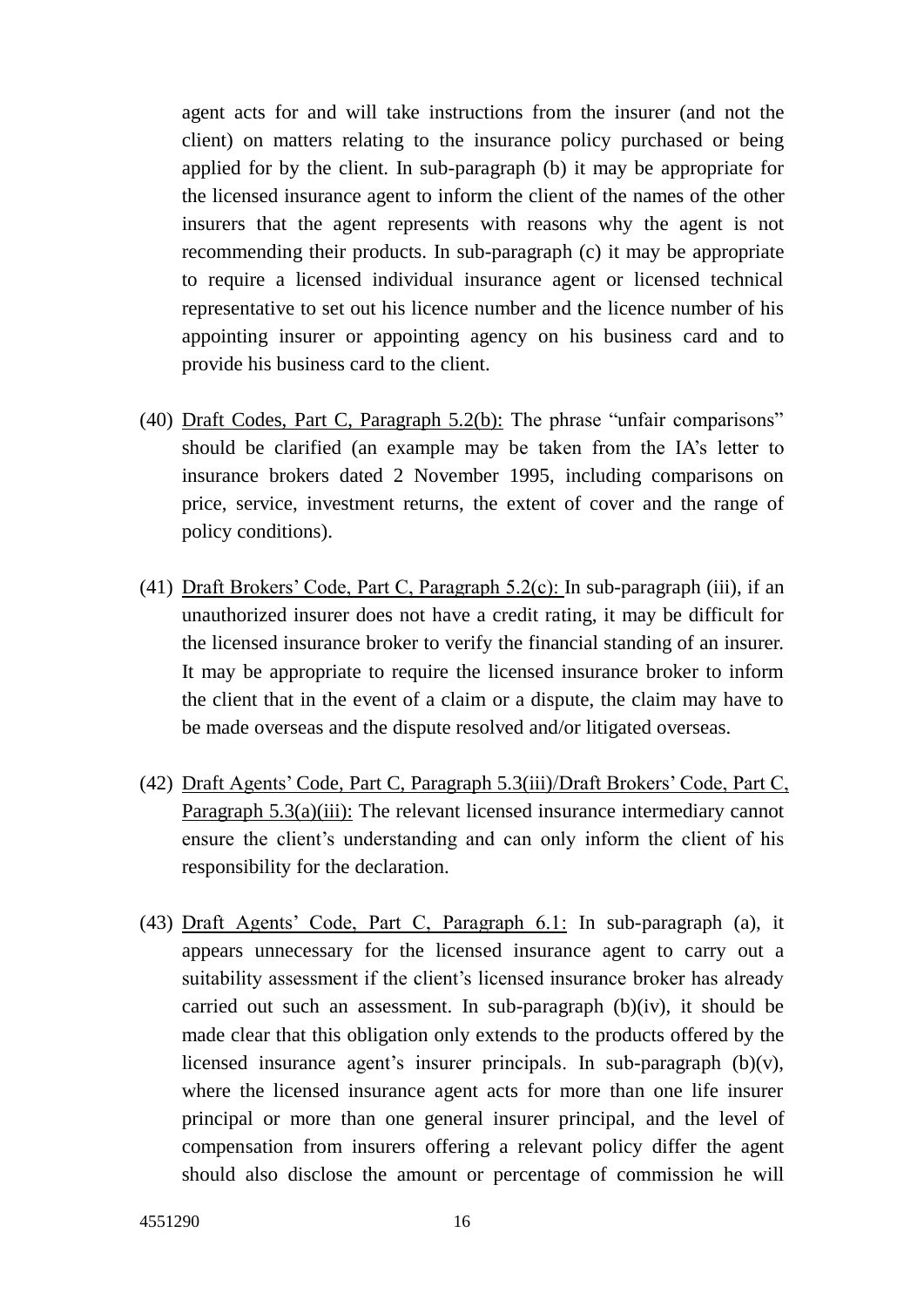receive from the relevant insurer principal on the sale of the product recommended and the commission he would receive from his other insurer principals who offer equivalent products which he does not recommend.

- (44) Draft Brokers' Code, Part C, Paragraph 6.1: In sub-paragraph (b)(iv), the phrase "sufficient range" of relevant insurance products available on the market should be clarified. In sub-paragraph  $(b)(v)$ , the licensed insurance broker should also disclose the amount or percentage of commission and other benefits (if any) he will receive from the relevant insurer on the purchase of the product recommended.
- (45) Draft Codes, Part C, Paragraph 6.1(c): Please refer to paragraph 12 of the main submission. The obligation under this sub-paragraph is subject to the over-riding obligations in section 90(a) of the Ordinance. Guidance should be given on what would be proportionate and reasonable in determining the level of suitability assessment to be carried out. It is further suggested that the words "circumstances" appearing in paragraph 6.1(c) be replaced by "best interests". The sentence be read as, "*The level of suitability assessment should be proportionate and reasonable, taking into account the best interests of the client and other factors such as the type of insurance product under consideration.*"
- (46) Draft Codes, Part C, Section 7 Heading: Where a conflict of interest exists and cannot be avoided, the licensed insurance intermediary should disclose that conflict to the client and manage the conflict as appropriate to ensure that the insurance intermediary acts in the best interests of the client and the client is treated fairly at all times.
- (47) Draft Codes, Part C, Paragraph 7.1: Where a licensed insurance agent acts for more than one life insurer principal or more than one general insurer principal and the level of compensation from insurers offering a relevant policy differs, the agent should also disclose the amount or percentage of commission he will receive from the relevant insurer principal on the sale of any product recommended and the commission he would receive from his other insurer principals who offer equivalent products which are not recommended. The phrase "adequate disclosure" by a licensed insurance broker is not sufficiently clear if the broker will be paid commission by the insurer whose products he recommends to his client to purchase; the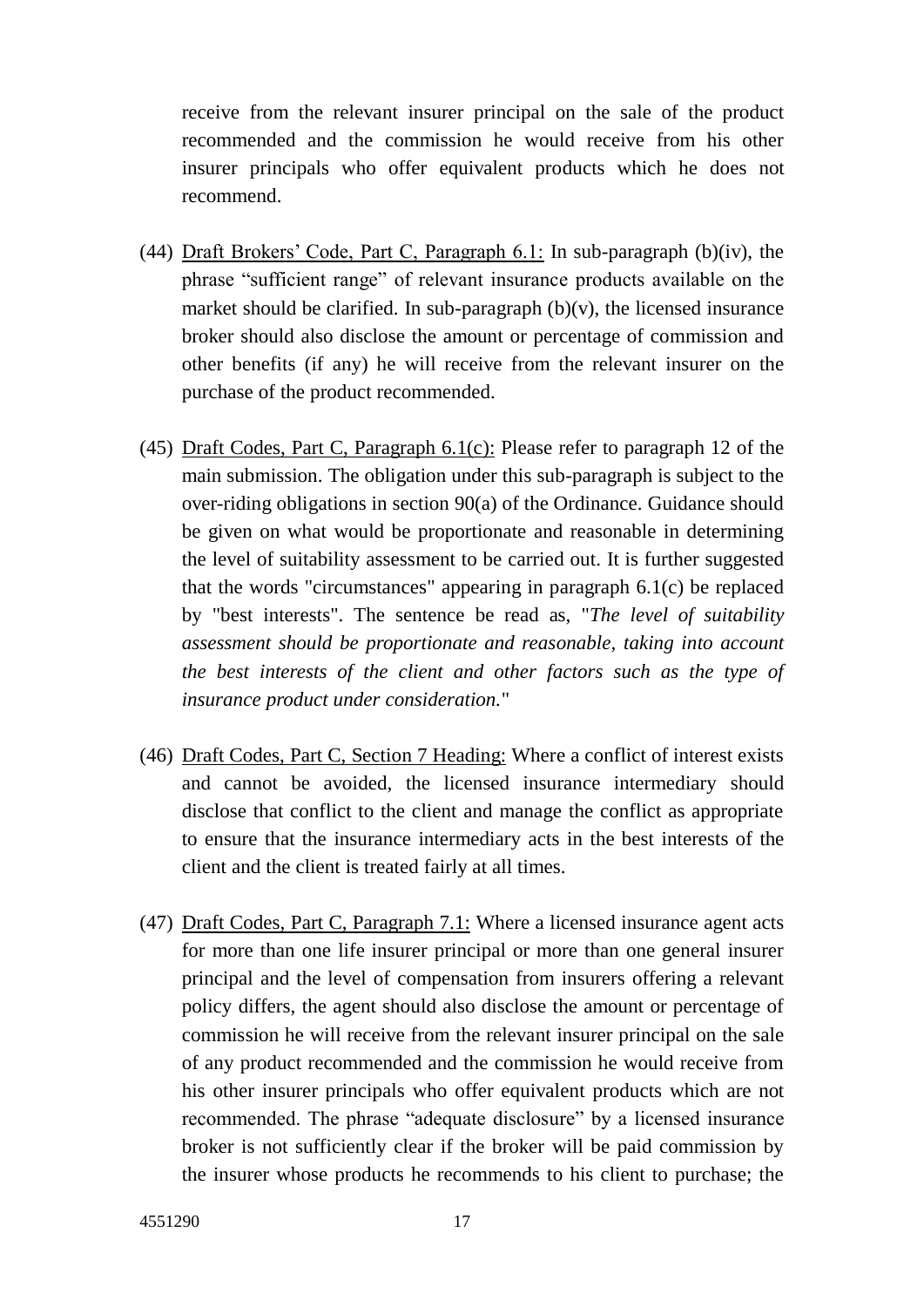IA could specify the extent of the disclosure relating to commission that should be made.

- (48) Draft Agents' Code, Part C, paragraph 7.2: A licensed insurance agent should disclose to the client that he represents and is the agent of more than one insurer and provide the names of those insurers and whether they are life, general or composite insurers.
- (49) Draft Codes, Part C, Paragraph 7.3: Any interests of the licensed insurance intermediary in another business or occupation should not affect or prejudice any regulated activity carried on by that intermediary for the client and notwithstanding that other business or occupation the intermediary should act fairly and in the best interests of the client.
- (50) Draft Codes, Part C, Paragraph 8.1: A licensed insurance agent or licensed insurance broker should also be responsible for any client assets (including client monies) received by its technical representative. If a licensed insurance agent or licensed insurance broker is paid claim monies by an insurer, the agent or broker should handle the monies as instructed by the insurer and, subject to those instructions, should pay those claim monies to the client promptly.
- (51) Draft Codes, Part D: The term "senior management" should be clarified. Even if the licensed insurance intermediary's governance structure may depend on the matters specified, the integrity of the intermediary must not be compromised and it must act in accordance with the requirements of section 90 of the Ordinance. Similarly guidance should be given on what would constitute "proper controls".
- (52) Draft Codes, Part D, Paragraph  $1(a)(iv)$ : A technical representative should have a good understanding of all the features, and not just the key features, of the insurance products on which they give regulated advice (see also Draft Brokers' Code, Part D, Paragraph 2(b)).
- (53) Draft Brokers' Code, Part D, Paragraph 2(a) and Note 9: The nature and extent of the due diligence on an insurer should be consistent, including matters of licensing, corporate governance and management, financial strength, service standards and claims paying ability and speed. Any such due diligence should be carried out on an insurer (not only on any